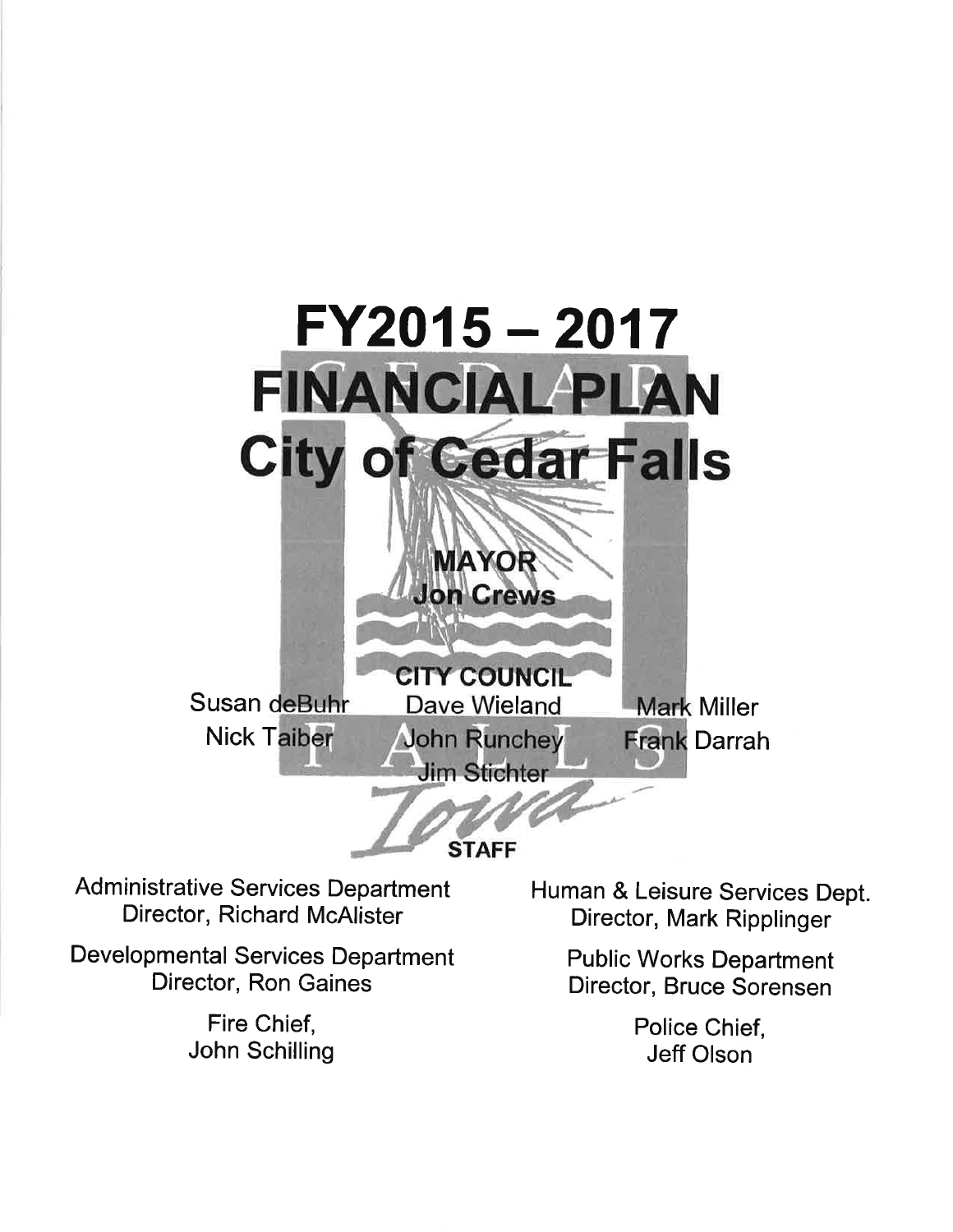## TABLE OF CONTENTS FY2015 - FY2017 FINANCIAL PLAN CITY OF CEDAR FALLS

| <b>Budget Message</b>                                                                                                                       |
|---------------------------------------------------------------------------------------------------------------------------------------------|
| <b>Financial Impact</b><br>Impact on Property Tax Levies.<br>Trust and Agency Fund.<br>Personnel Issues <b>A. A. R. A. A. A. A. A.</b> 3-12 |
| <b>Budget Highlights</b><br>Housing Vouchers.<br>Human and Leisure Capital Reserves                                                         |
|                                                                                                                                             |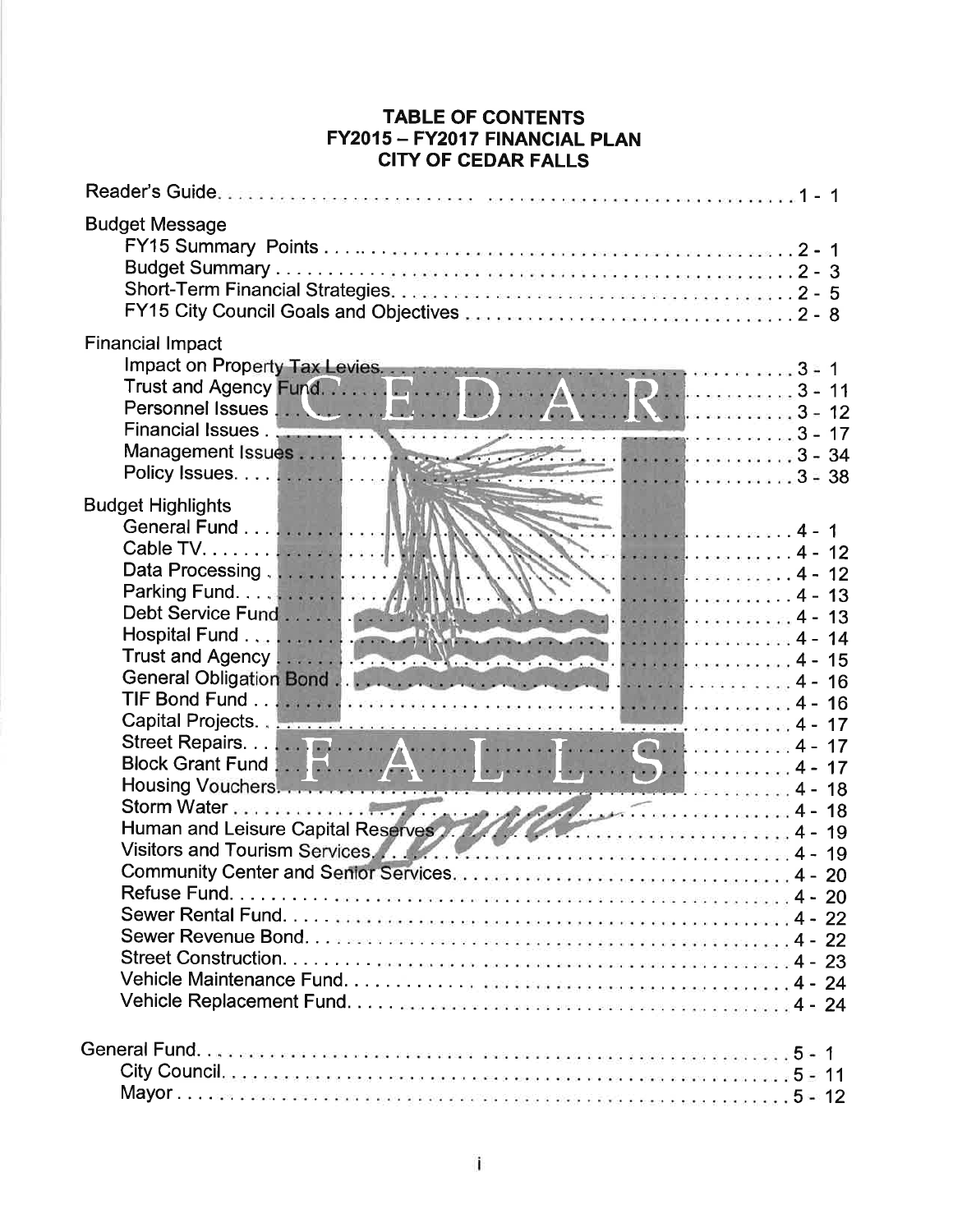| Hospital. $\frac{1}{\sqrt{1-\frac{1}{\sqrt{1-\frac{1}{\sqrt{1-\frac{1}{\sqrt{1-\frac{1}{\sqrt{1-\frac{1}{\sqrt{1-\frac{1}{\sqrt{1-\frac{1}{\sqrt{1-\frac{1}{\sqrt{1-\frac{1}{\sqrt{1-\frac{1}{1-\frac{1}{\sqrt{1-\frac{1}{1-\frac{1}{\sqrt{1-\frac{1}{1-\frac{1}{\sqrt{1-\frac{1}{1-\frac{1}{\sqrt{1-\frac{1}{1-\frac{1}{\sqrt{1-\frac{1}{1-\frac{1}{\sqrt{1-\frac{1}{1-\frac{1}{\sqrt{1-\frac{1}{1-\frac{1}{\sqrt{1$ |  |
|-----------------------------------------------------------------------------------------------------------------------------------------------------------------------------------------------------------------------------------------------------------------------------------------------------------------------------------------------------------------------------------------------------------------------|--|
|                                                                                                                                                                                                                                                                                                                                                                                                                       |  |
|                                                                                                                                                                                                                                                                                                                                                                                                                       |  |
|                                                                                                                                                                                                                                                                                                                                                                                                                       |  |
|                                                                                                                                                                                                                                                                                                                                                                                                                       |  |
|                                                                                                                                                                                                                                                                                                                                                                                                                       |  |
|                                                                                                                                                                                                                                                                                                                                                                                                                       |  |
|                                                                                                                                                                                                                                                                                                                                                                                                                       |  |
|                                                                                                                                                                                                                                                                                                                                                                                                                       |  |
|                                                                                                                                                                                                                                                                                                                                                                                                                       |  |
|                                                                                                                                                                                                                                                                                                                                                                                                                       |  |
|                                                                                                                                                                                                                                                                                                                                                                                                                       |  |
|                                                                                                                                                                                                                                                                                                                                                                                                                       |  |
|                                                                                                                                                                                                                                                                                                                                                                                                                       |  |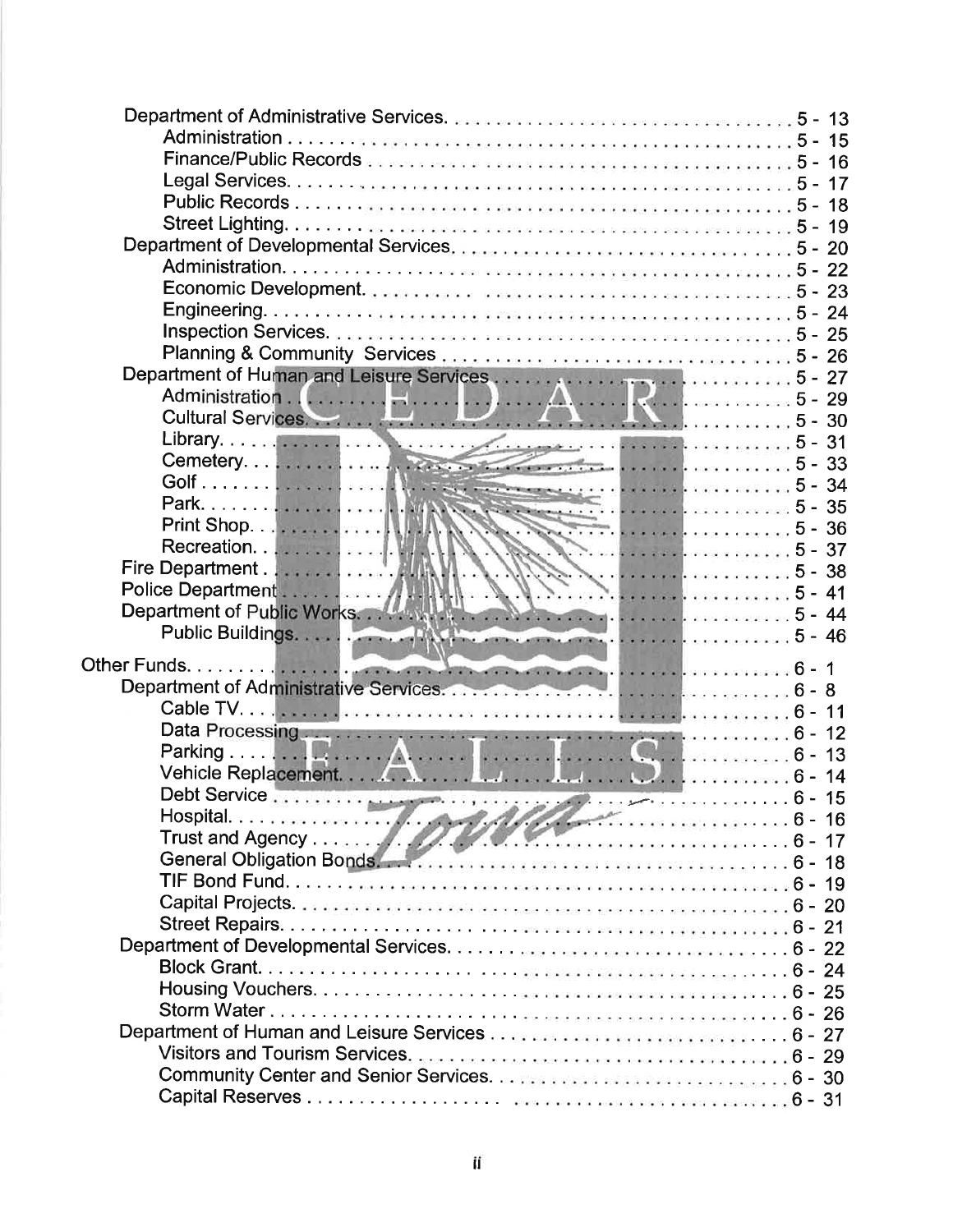| <b>Background Data</b><br>8 - 26<br>Budget Detail.<br>. 10-1<br>va |  |
|--------------------------------------------------------------------|--|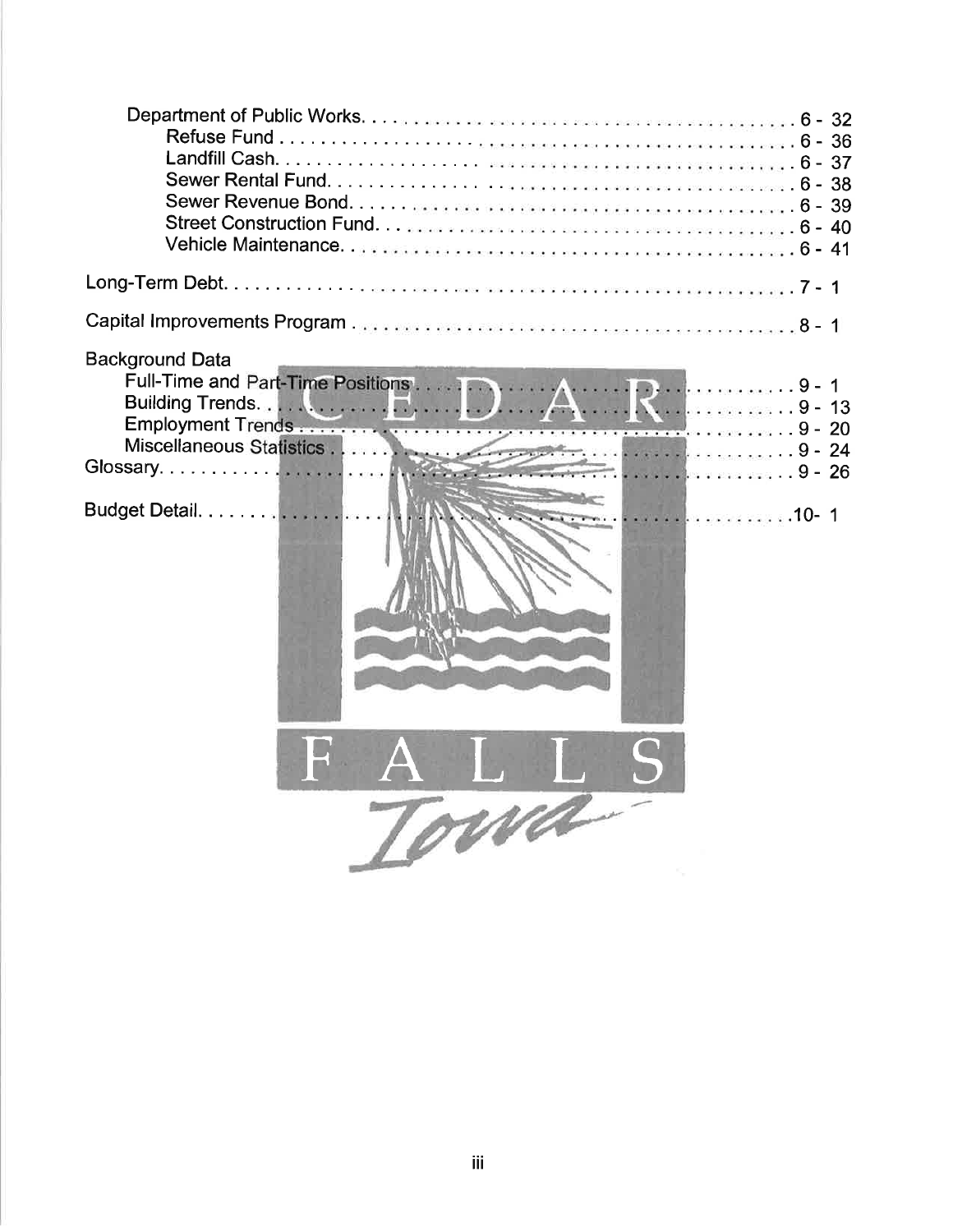## CITY OF CEDAR FALLS, IOWA

## PRINCIPAL OFFICIALS January 1,2014

**Title** 

Mayor Council Member  $-1<sup>st</sup>$  Ward Council Member  $-2<sup>nd</sup>$  Ward Council Member- 3'd Ward Council Member  $-4<sup>th</sup>$  Ward Council Member  $-5<sup>th</sup>$  Ward Council Member - At Large Council Member - At Large Administrative Services Director Developmental Services Director Human & Leisure Services Director Fire Chief Police Chief Public Works Director Cíty Attorney Finance Manager/City Clerk <sup>I</sup>nformation Systems Manager Cable TV Manager City Engineer City Planner Community Services Manager lnspection Services Manager Recreation Division Manager Visitors & Tourism Manager Cedar Falls Public Library Director Operations and Maintenance Manager Water Reclamation Manager Cedar Falls Utilities General Manager

Name Jon Crews Mark Miller Susan DeBuhr John Runchey Jim Stichter Frank Darrah Nick Taiber Dave Wieland Richard L. McAlíster Ron Gaines Mark Ripplinger John Schilling Jeff Olson Bruce Sorensen Steve Moore Jennifer Rodenbeck Laurene Saathoff Denny Bowman Randall Lorenzen Marty Ryan Robert Seymour Craig Witry Bruce Verink Kimberly Manning Sheryl McGovern Brian Heath Lyle Krueger Jim Krieg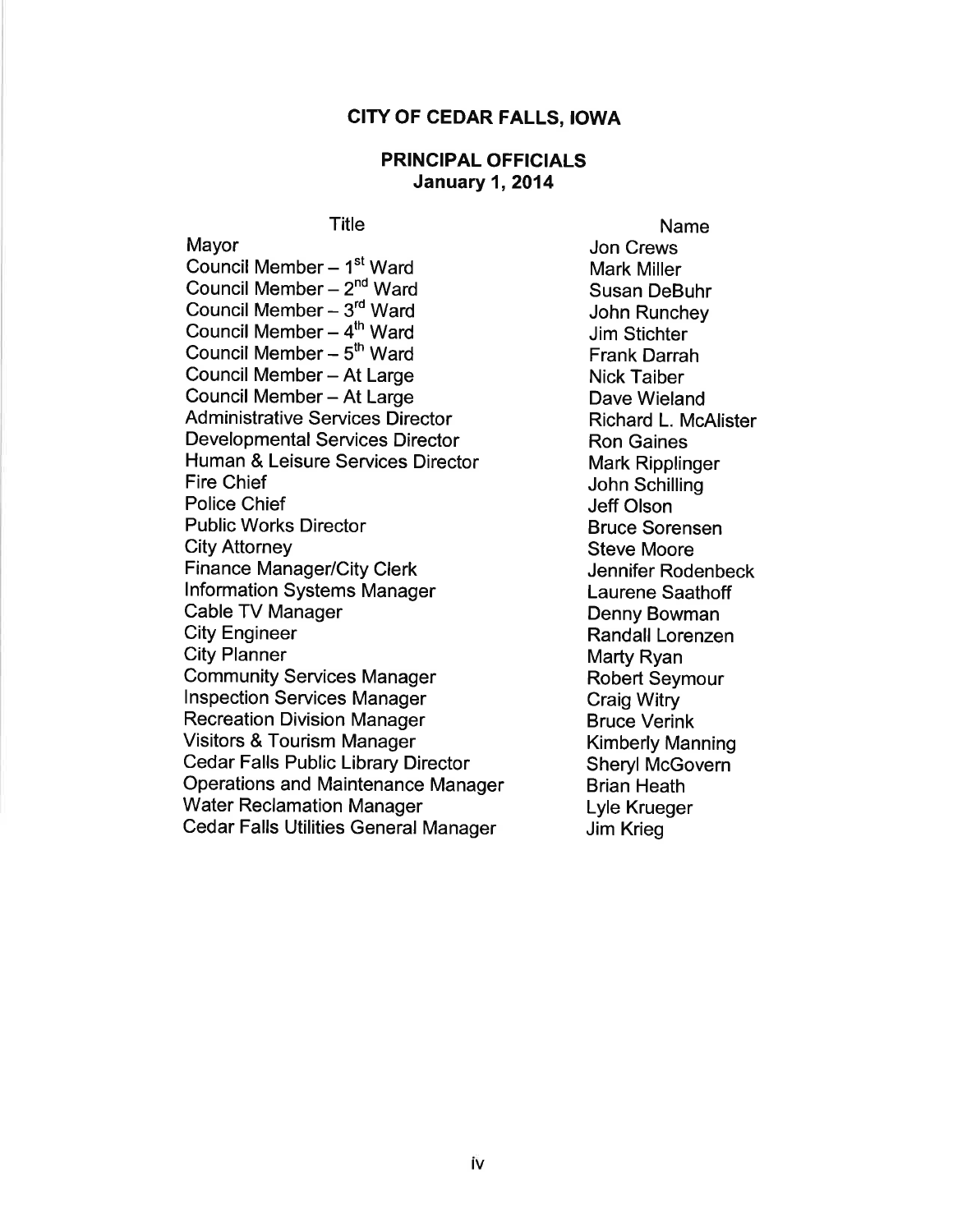

Financial Services

\*The Library is governed by the Library Board of Trustees, which are appointed by the Mayor & City Council. The Library is shown under the Human & Leisure Services Department since that department is the Board's liaison.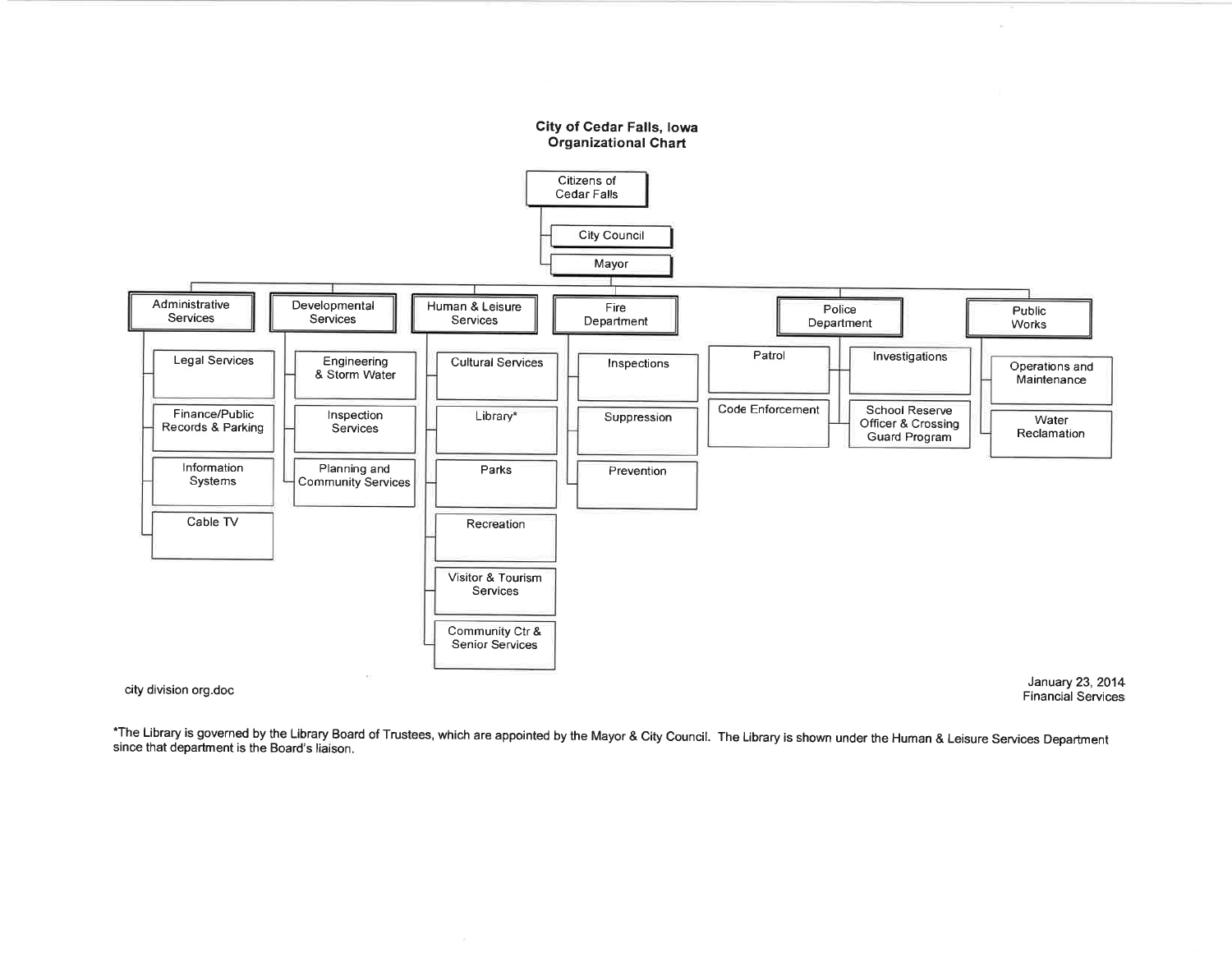## City of Cedar Falls, lowaBoards and Commissions